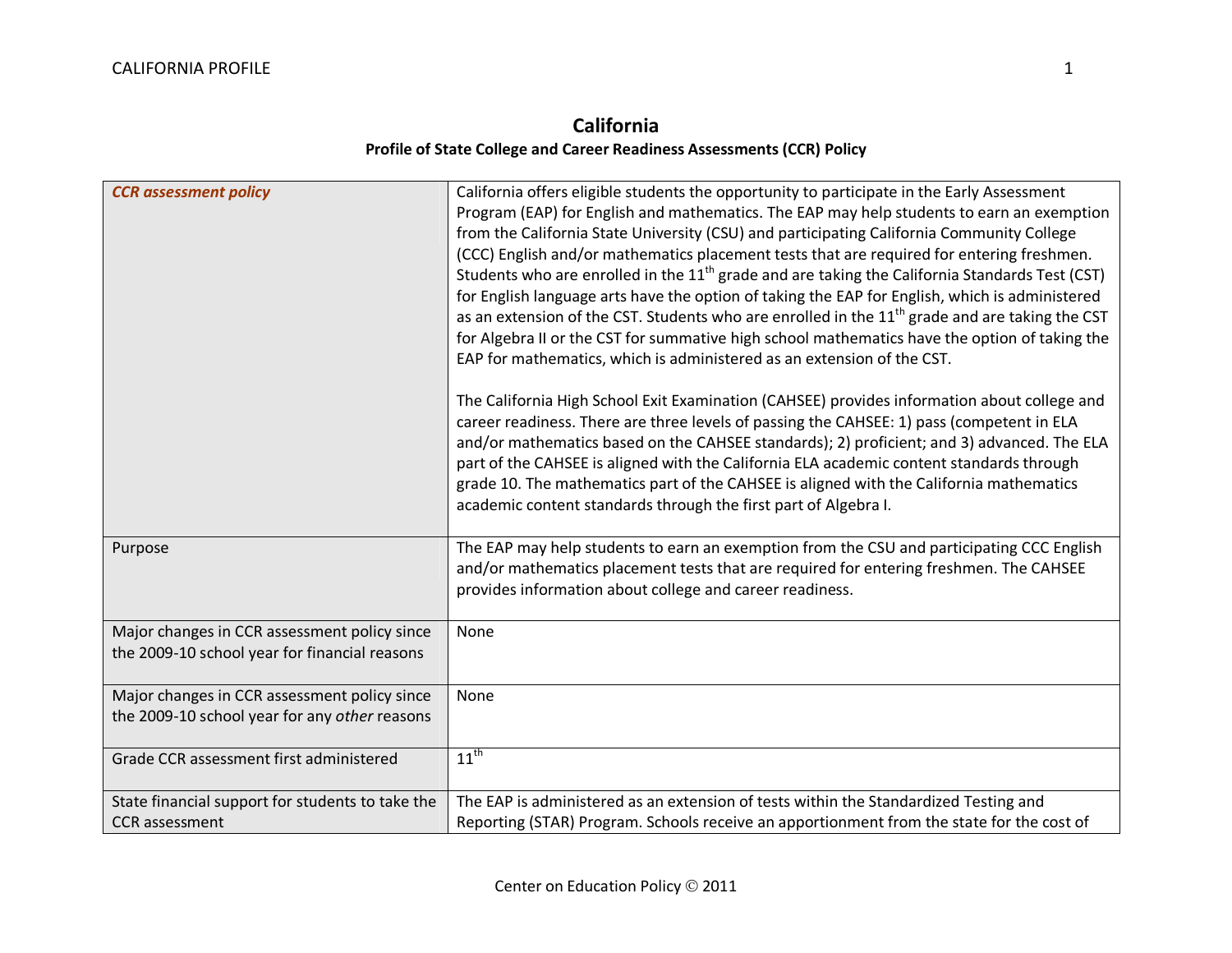|                                                                                                                    | administering the STAR. There is not a fee for participating in the CAHSEE. Schools receive an<br>apportionment from the state for the cost of administering the CAHSEE.                                                                                                                                                                                                                                |
|--------------------------------------------------------------------------------------------------------------------|---------------------------------------------------------------------------------------------------------------------------------------------------------------------------------------------------------------------------------------------------------------------------------------------------------------------------------------------------------------------------------------------------------|
| Is the CCR assessment administered during the<br>regular school day?                                               | When students take the grade 11 STAR tests in English and in either Algebra II or summative<br>high school mathematics, the students may also complete a brief set of optional multiple-<br>choice questions and a writing exercise that are part of the EAP. The STAR tests are<br>administered during the regular school day.                                                                         |
|                                                                                                                    | The CAHSEE is administered seven times each school year. School districts and independent<br>charter schools decide which dates they will test their students. The CAHSEE is administered<br>during the regular school day, except for the December CAHSEE administration, which is held<br>during two consecutive Saturdays.                                                                           |
| Is the CCR assessment used by postsecondary<br>institutions for undergraduate admission<br>purposes?               | No.                                                                                                                                                                                                                                                                                                                                                                                                     |
| Is the CCR assessment used by postsecondary<br>institutions for placement purposes?                                | Yes, the EAP may help students earn an exemption from the CSU and participating CCC<br>English and/or mathematics placement tests that are required for entering freshmen. The<br>CAHSEE is not used by California's postsecondary institutions for placement purposes.                                                                                                                                 |
| Granted exemptions on college placement<br>exams for students who meet a certain<br>standard on the CCR assessment | Students who achieve a status of "Ready for CSU or participating CCC college-level English<br>courses" or "Ready for CSU or participating CCC college-level mathematics courses" are not<br>required to take placement exams for those subjects at CSU or participating CCC campuses.<br>Students are not granted exemptions on college placement exams by meeting a certain<br>standard on the CAHSEE. |
| Is postsecondary institution course credit<br>awarded for performance on the CCR<br>assessment in any way?         | No                                                                                                                                                                                                                                                                                                                                                                                                      |
| Is the CCR assessment used in any way by<br>potential employers?                                                   | <b>No</b>                                                                                                                                                                                                                                                                                                                                                                                               |